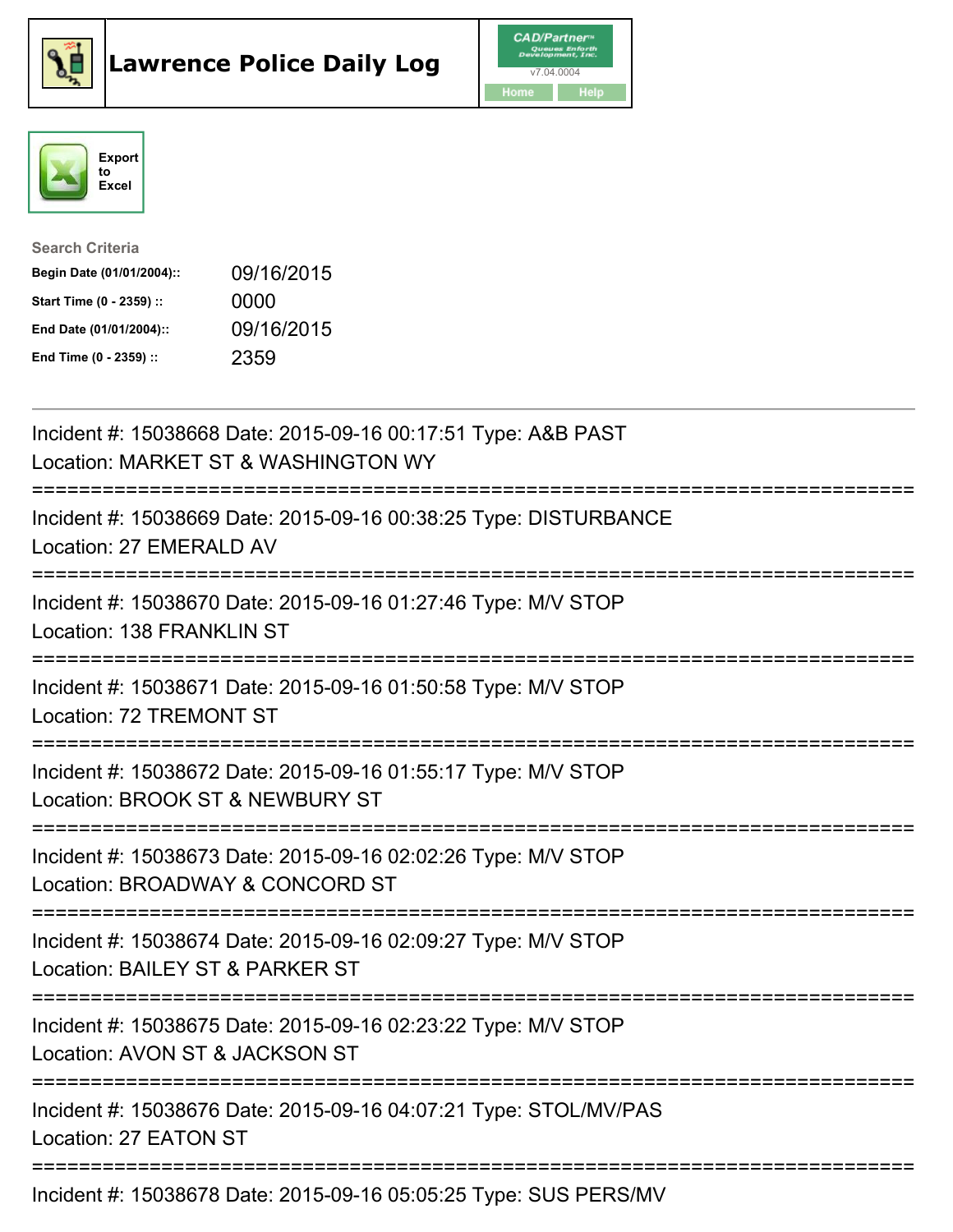|  | Location: 370 BROADWAY |
|--|------------------------|
|--|------------------------|

| Incident #: 15038677 Date: 2015-09-16 05:05:26 Type: ALARMS<br>Location: 52 WEDGEWOOD RD                               |
|------------------------------------------------------------------------------------------------------------------------|
| Incident #: 15038679 Date: 2015-09-16 05:29:44 Type: ALARMS<br>Location: ATTICKA / 1 MILL ST                           |
| Incident #: 15038680 Date: 2015-09-16 05:50:34 Type: ALARM OF FIRE<br>Location: 473 ESSEX ST                           |
| Incident #: 15038681 Date: 2015-09-16 05:57:21 Type: UNWANTEDGUEST<br>Location: DUNKIN DONUTS / 581 ANDOVER ST         |
| Incident #: 15038682 Date: 2015-09-16 07:03:22 Type: COURT TIME<br>Location: SALEM GRAND JURY / null                   |
| Incident #: 15038683 Date: 2015-09-16 07:04:06 Type: PARK & WALK<br>Location: 205 BROADWAY                             |
| Incident #: 15038684 Date: 2015-09-16 07:05:00 Type: RECOV/STOL/MV<br>Location: 151 BAILEY ST                          |
| Incident #: 15038685 Date: 2015-09-16 07:07:54 Type: SUS PERS/MV<br>Location: 100 FOSTER ST                            |
| Incident #: 15038686 Date: 2015-09-16 07:28:19 Type: M/V STOP<br>Location: CHESTNUT ST & LAWRENCE ST                   |
| Incident #: 15038687 Date: 2015-09-16 07:35:25 Type: CLOSE STREET<br>Location: BERKELEY ST & JACKSON ST                |
| Incident #: 15038689 Date: 2015-09-16 07:43:49 Type: CLOSE STREET<br>Location: ABBOTT ST & FOSTER ST                   |
| Incident #: 15038688 Date: 2015-09-16 07:46:34 Type: LOST PERSON<br>Location: LAWRENCE GENERAL HOSPITAL / 1 GENERAL ST |
| Incident #: 15038690 Date: 2015-09-16 07:48:55 Type: M/V STOP<br>Location: S BROADWAY & SALEM ST                       |
| Incident #: 15038692 Date: 2015-09-16 07:51:51 Type: M/V STOP                                                          |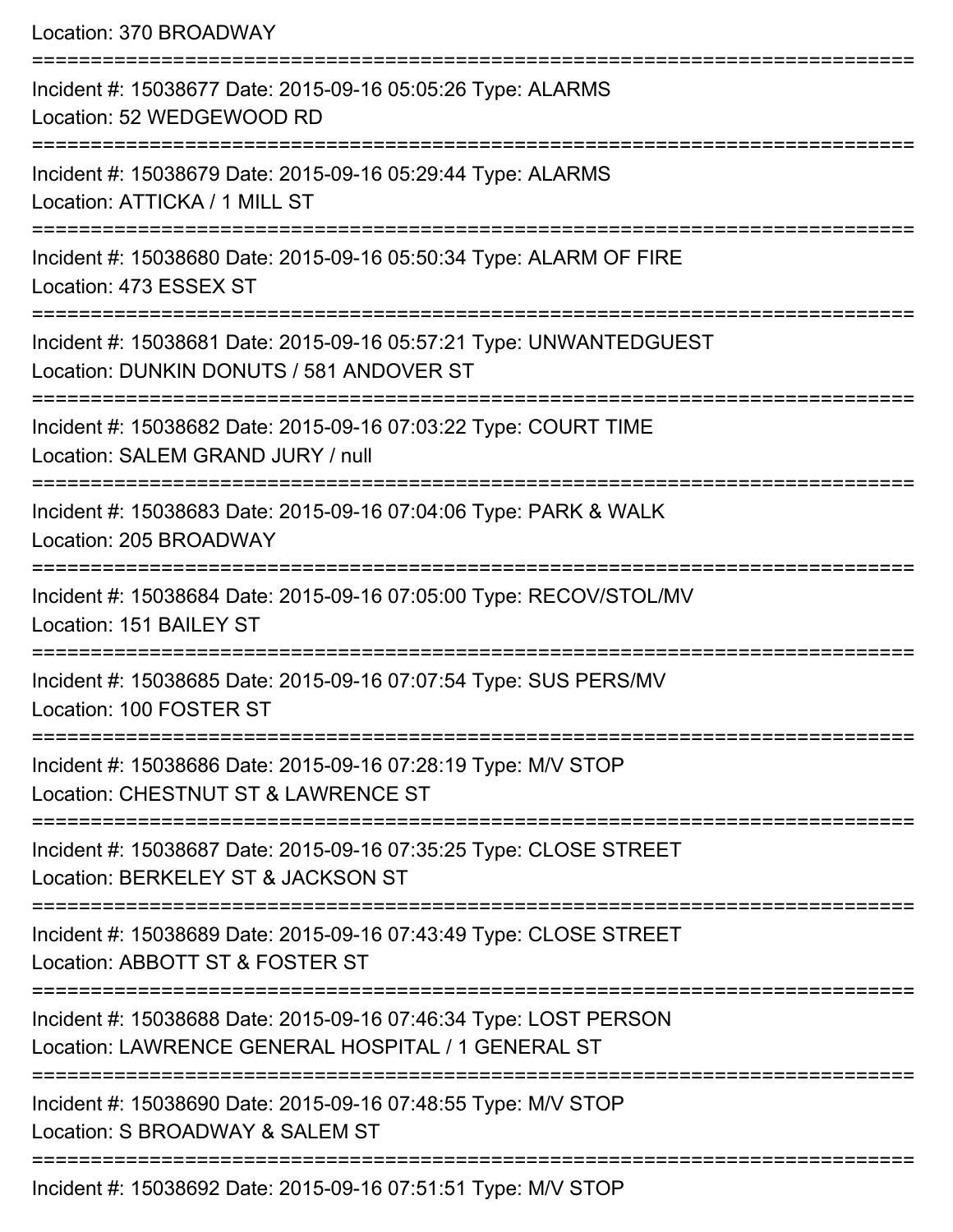| Incident #: 15038691 Date: 2015-09-16 07:52:04 Type: ALARMS<br>Location: SALVATION ARMY / 250 HAVERHILL ST                                |
|-------------------------------------------------------------------------------------------------------------------------------------------|
| Incident #: 15038694 Date: 2015-09-16 07:59:09 Type: HIT & RUN M/V<br>Location: HAVERHILL ST & MAY ST                                     |
| Incident #: 15038693 Date: 2015-09-16 07:59:35 Type: M/V STOP<br>Location: FITZ ST & LAWRENCE ST                                          |
| Incident #: 15038695 Date: 2015-09-16 08:16:59 Type: MEDIC SUPPORT<br>Location: 77 S UNION ST                                             |
| Incident #: 15038696 Date: 2015-09-16 08:22:26 Type: ALARMS<br>Location: ABBOTT ST & S UNION ST                                           |
| Incident #: 15038697 Date: 2015-09-16 08:30:01 Type: SUS PERS/MV<br>Location: 6 HOME ST                                                   |
| =================================<br>Incident #: 15038698 Date: 2015-09-16 08:47:56 Type: CLOSE STREET<br>Location: BAILEY ST & PARKER ST |
| Incident #: 15038699 Date: 2015-09-16 08:58:41 Type: HIT & RUN M/V<br>Location: 179 WALNUT ST                                             |
| Incident #: 15038700 Date: 2015-09-16 09:20:10 Type: SUS PERS/MV<br>Location: ABBOTT ST & S UNION ST                                      |
| Incident #: 15038701 Date: 2015-09-16 09:48:20 Type: M/V STOP<br>Location: ARLINGTON ST & BROADWAY                                        |
| Incident #: 15038702 Date: 2015-09-16 09:55:24 Type: WARRANT SERVE<br>Location: 133 JACKSON ST                                            |
| Incident #: 15038703 Date: 2015-09-16 10:09:20 Type: PARK & WALK<br>Location: BRADFORD ST & BROADWAY                                      |
| Incident #: 15038704 Date: 2015-09-16 10:18:00 Type: M/V STOP<br>Location: LAWRENCE ST & MAPLE ST                                         |
| Incident #: 15038705 Date: 2015-09-16 10:21:55 Type: 209A/SERVE<br>$\overline{11}$                                                        |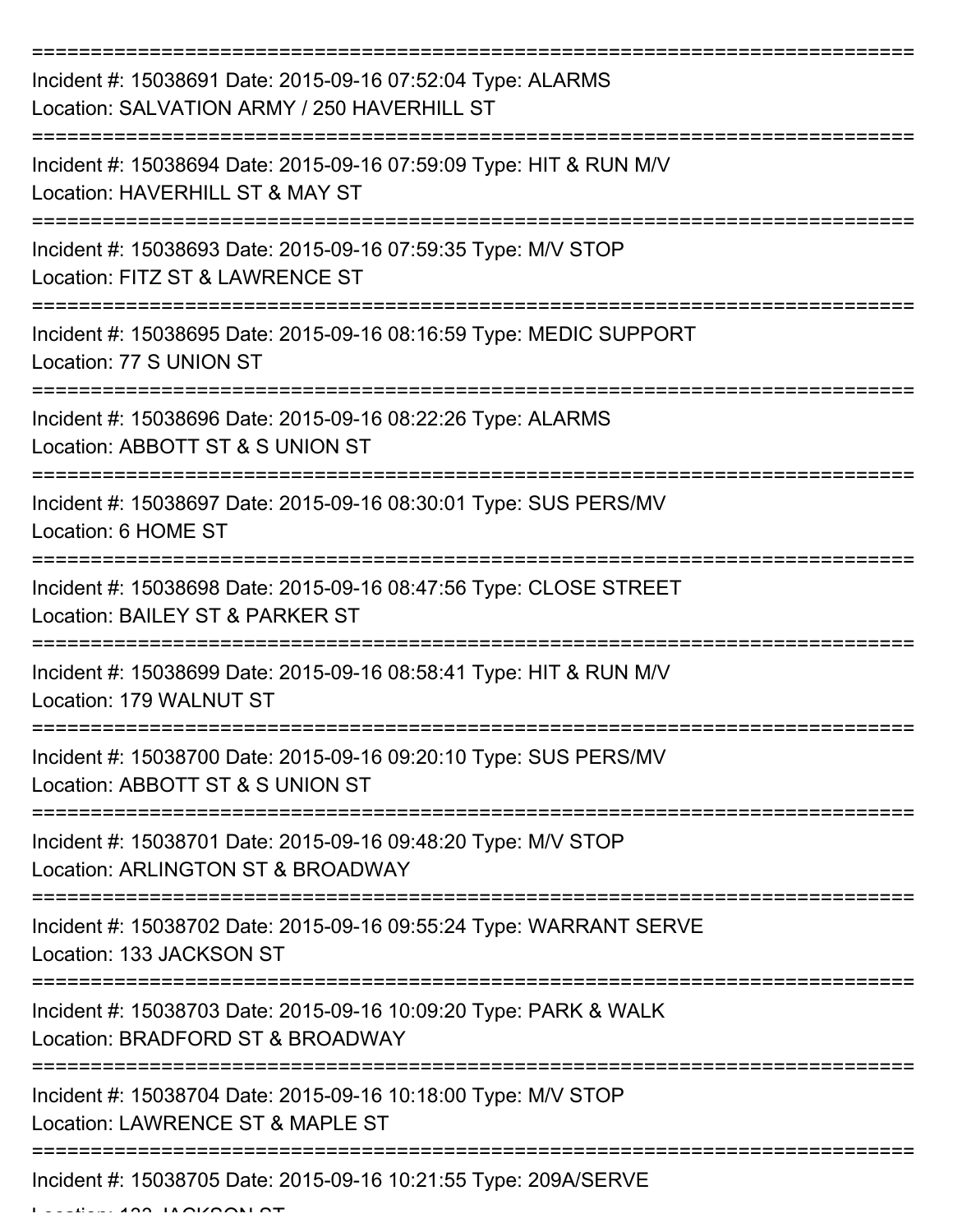| Incident #: 15038706 Date: 2015-09-16 10:22:50 Type: MAN DOWN<br>Location: 27 MILTON ST                |
|--------------------------------------------------------------------------------------------------------|
| Incident #: 15038707 Date: 2015-09-16 10:26:28 Type: M/V STOP<br>Location: 26 SOUTH ST                 |
| Incident #: 15038708 Date: 2015-09-16 10:30:15 Type: WARRANT SERVE<br>Location: 25 SPRINGFIELD ST FL 3 |
| Incident #: 15038709 Date: 2015-09-16 10:34:37 Type: B&E FOLLOW UP<br>Location: 3 CRESTWOOD CIR        |
| Incident #: 15038710 Date: 2015-09-16 10:45:37 Type: DRUG OVERDOSE<br>Location: 94 ABBOTT ST FL 3      |
| Incident #: 15038711 Date: 2015-09-16 10:50:06 Type: 209A/SERVE<br>Location: 25 SPRINGFIELD ST FL 3    |
| Incident #: 15038712 Date: 2015-09-16 10:56:08 Type: ALARM/BURG<br>Location: 52 WEDGEWOOD RD           |
| Incident #: 15038713 Date: 2015-09-16 10:59:53 Type: M/V STOP<br>Location: 700 ESSEX ST                |
| Incident #: 15038714 Date: 2015-09-16 11:00:45 Type: DOMESTIC/PAST<br>Location: 141 AMESBURY ST #21    |
| Incident #: 15038715 Date: 2015-09-16 11:04:39 Type: M/V STOP<br><b>Location: 50 MANCHESTER ST</b>     |
| Incident #: 15038716 Date: 2015-09-16 11:05:56 Type: WARRANT SERVE<br>Location: 82 ARLINGTON ST FL 3   |
| Incident #: 15038717 Date: 2015-09-16 11:08:11 Type: M/V STOP<br>Location: 0 AMESBURY ST               |
| Incident #: 15038718 Date: 2015-09-16 11:17:35 Type: 209A/SERVE<br>Location: 82 ARLINGTON ST FL 3      |
| Incident #: 15038719 Date: 2015-09-16 11:24:20 Type: A&B D/W PAST                                      |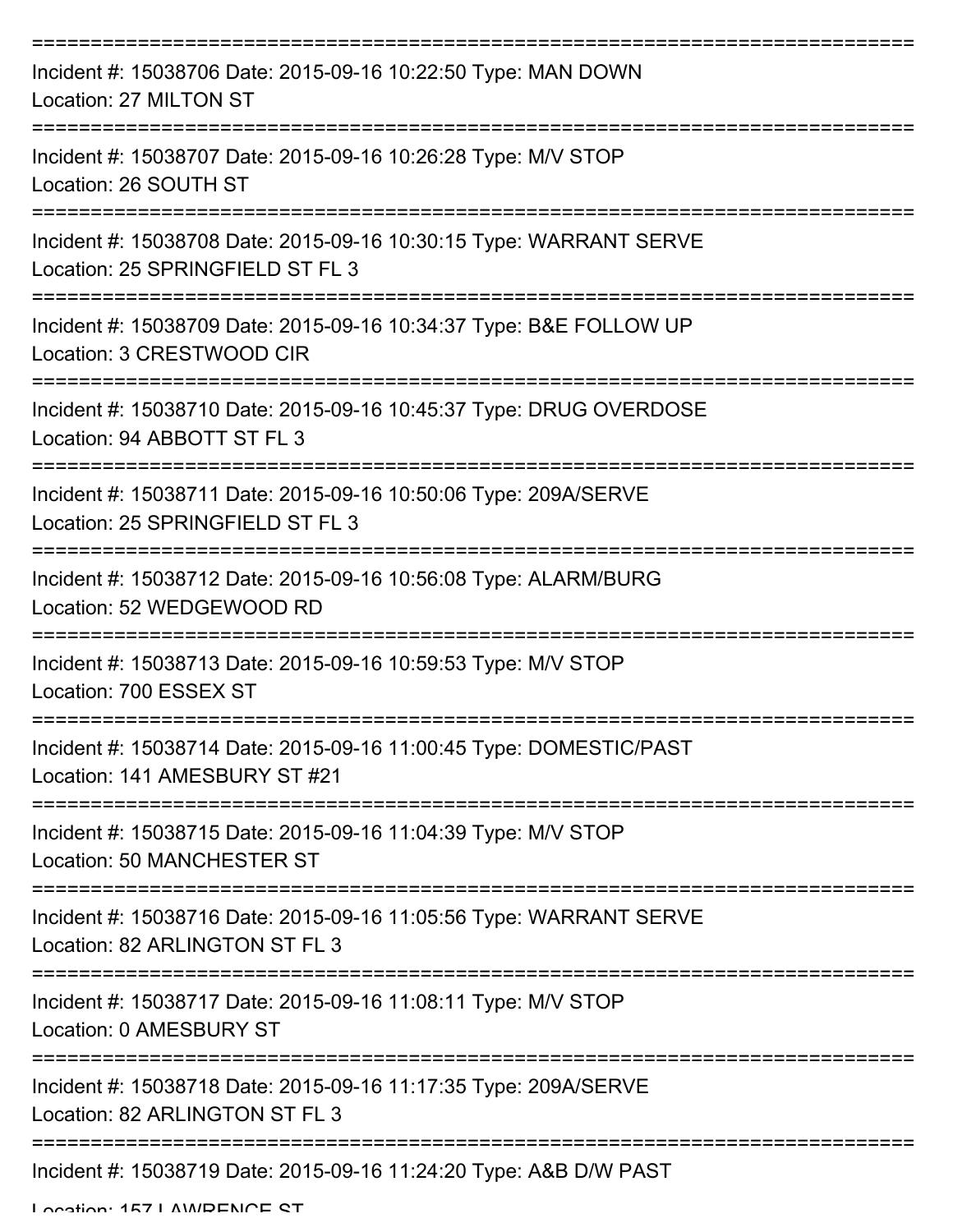| Incident #: 15038720 Date: 2015-09-16 11:29:25 Type: SUS PERS/MV<br>Location: 92 EVERETT ST           |
|-------------------------------------------------------------------------------------------------------|
| Incident #: 15038721 Date: 2015-09-16 11:37:23 Type: INVEST CONT<br>Location: 341 S BROADWAY          |
| Incident #: 15038722 Date: 2015-09-16 11:37:50 Type: CONFIS PROP<br>Location: 39 JEFFERSON ST         |
| Incident #: 15038723 Date: 2015-09-16 11:50:36 Type: B&E/PAST<br>Location: 1 EASTSIDE ST              |
| Incident #: 15038724 Date: 2015-09-16 12:04:52 Type: M/V STOP<br>Location: 376 MARKET ST              |
| Incident #: 15038725 Date: 2015-09-16 12:11:18 Type: AUTO ACC/NO PI<br>Location: 12 METHUEN ST        |
| Incident #: 15038726 Date: 2015-09-16 12:17:54 Type: DOMESTIC/PAST<br>Location: 2 MUSEUM SQ           |
| Incident #: 15038727 Date: 2015-09-16 12:19:43 Type: B&E/PAST<br>Location: 131 WATER ST               |
| Incident #: 15038728 Date: 2015-09-16 12:44:31 Type: 209A/SERVE<br>Location: 10 HAVERHILL ST FL 2     |
| Incident #: 15038729 Date: 2015-09-16 12:51:26 Type: M/V STOP<br>Location: COMMON ST & JACKSON ST     |
| Incident #: 15038730 Date: 2015-09-16 13:01:49 Type: M/V STOP<br>Location: PARKER ST & SPRINGFIELD ST |
| Incident #: 15038731 Date: 2015-09-16 13:05:03 Type: M/V STOP<br><b>Location: MT VERNON CIR</b>       |
| Incident #: 15038732 Date: 2015-09-16 13:06:04 Type: INVESTIGATION<br>Location: 275 MERRIMACK ST      |
| Incident #: 15038733 Date: 2015-09-16 13:08:26 Type: B&E/PAST<br>Location: 226 BAILEY ST FL 3         |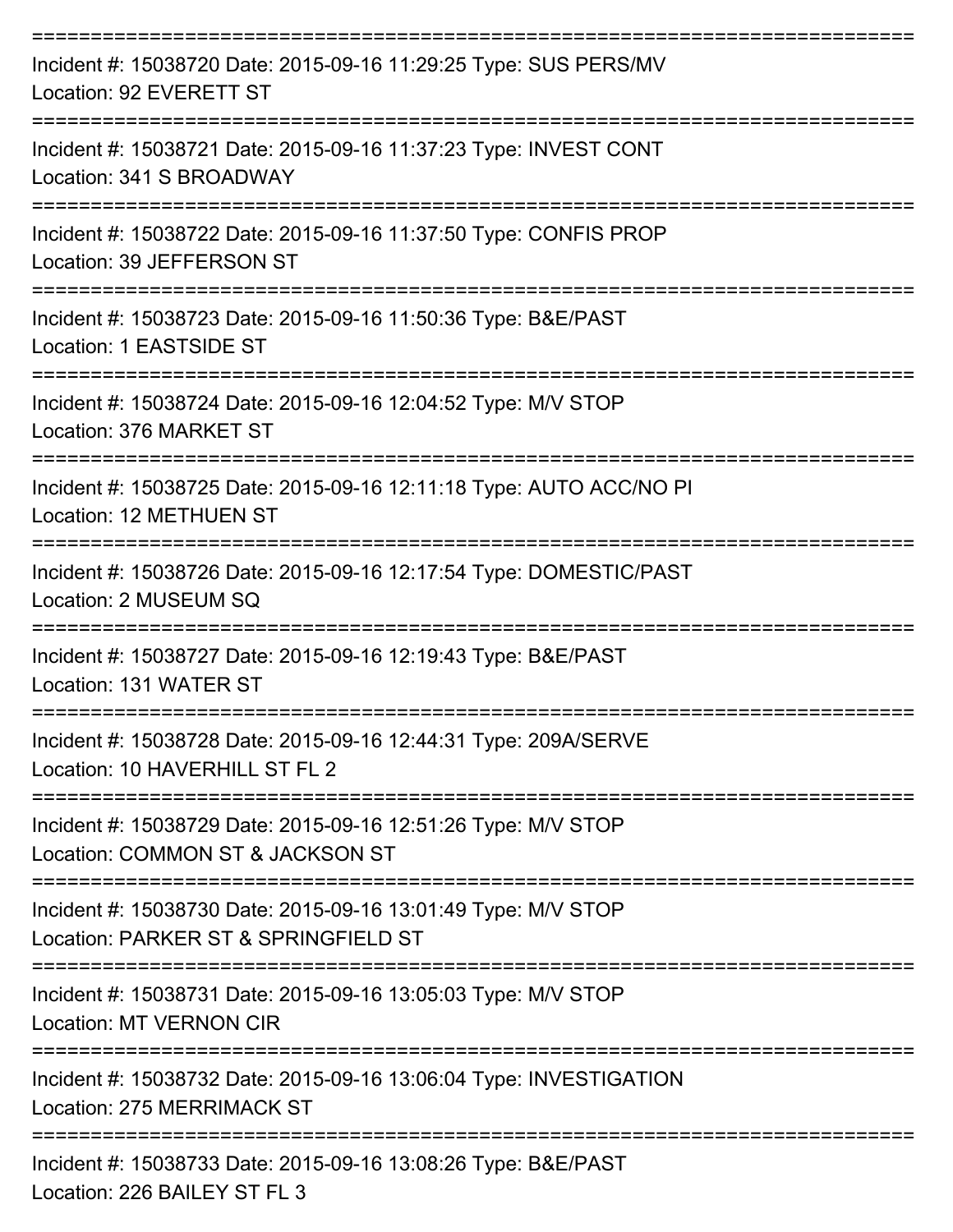| Incident #: 15038734 Date: 2015-09-16 13:30:03 Type: CK WELL BEING<br>Location: PRINCETON PROPERTIES / 479 S BROADWAY & FERGUSON ST #24 |
|-----------------------------------------------------------------------------------------------------------------------------------------|
| Incident #: 15038735 Date: 2015-09-16 13:59:10 Type: M/V STOP<br>Location: E HAVERHILL ST & PROSPECT ST                                 |
| Incident #: 15038736 Date: 2015-09-16 14:00:35 Type: WARRANT SERVE<br>Location: 1 BEACON AV                                             |
| ===============================<br>Incident #: 15038737 Date: 2015-09-16 14:01:46 Type: 209A/SERVE<br>Location: 19 SHORT ST             |
| Incident #: 15038738 Date: 2015-09-16 14:10:10 Type: M/V STOP<br>Location: BROADWAY & HAVERHILL ST                                      |
| Incident #: 15038740 Date: 2015-09-16 14:13:50 Type: MAN DOWN<br>Location: MYRTLE ST & SARATOGA ST                                      |
| :=======================<br>Incident #: 15038739 Date: 2015-09-16 14:14:17 Type: M/V STOP<br>Location: E HAVERHILL ST & FERRY ST        |
| Incident #: 15038742 Date: 2015-09-16 14:14:27 Type: ROBBERY UNARM<br>Location: BRADFORD ST & BROADWAY                                  |
| Incident #: 15038741 Date: 2015-09-16 14:15:53 Type: SPECIAL CHECK<br>Location: FRANKLIN ST & BRADFORD                                  |
| Incident #: 15038743 Date: 2015-09-16 14:21:14 Type: M/V STOP<br>Location: E HAVERHILL ST & FERRY ST                                    |
| Incident #: 15038744 Date: 2015-09-16 14:27:08 Type: M/V STOP<br><b>Location: METHUEN ST</b>                                            |
| Incident #: 15038745 Date: 2015-09-16 14:35:30 Type: M/V STOP<br>Location: E HAVERHILL ST & FERRY ST                                    |
| Incident #: 15038746 Date: 2015-09-16 14:40:52 Type: M/V STOP<br>Location: E HAVERHILL ST & FERRY ST                                    |
| Incident #: 15038747 Date: 2015-09-16 14:46:42 Type: M/V STOP<br>Location: E HAVERHILL ST & FERRY ST                                    |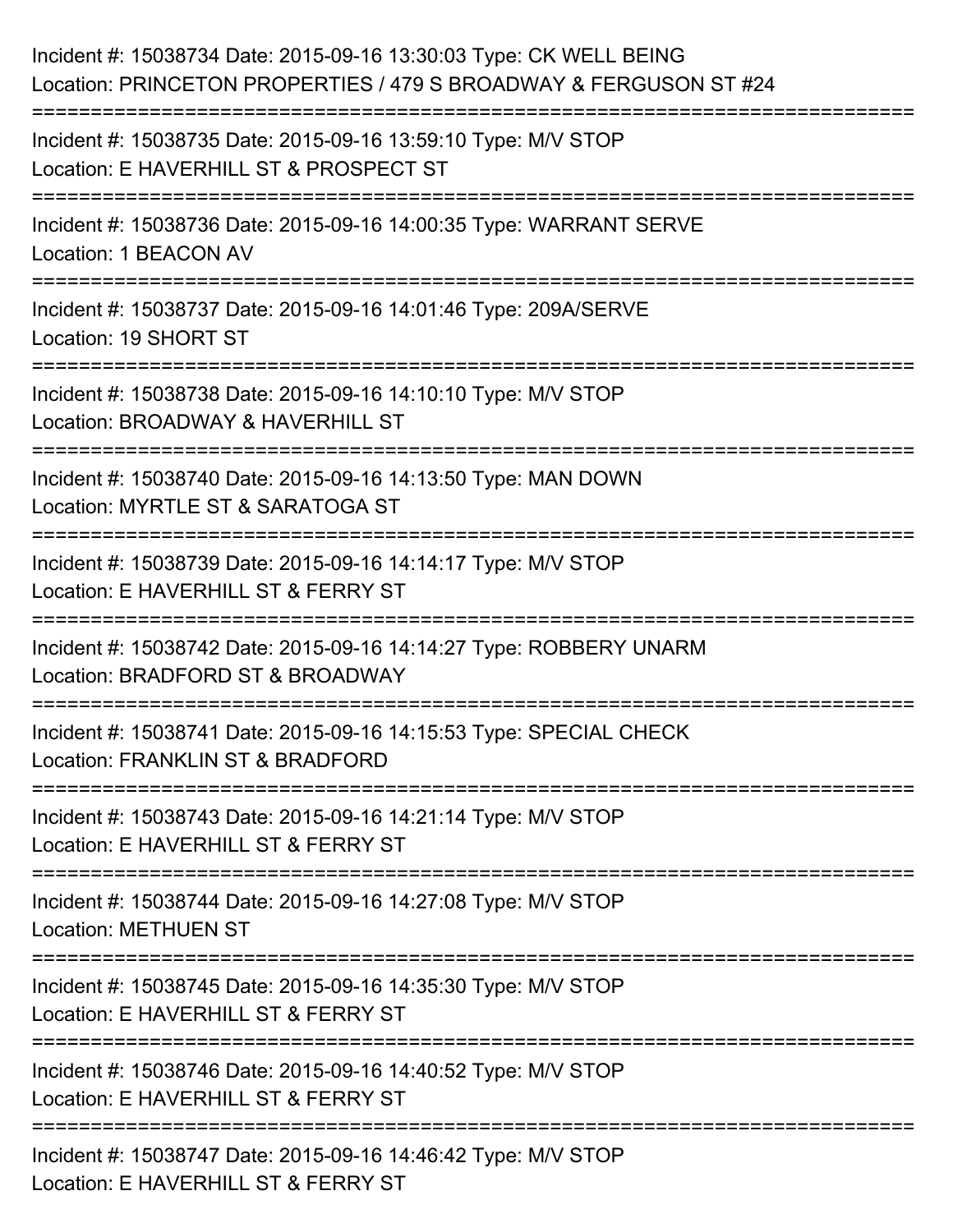| Incident #: 15038748 Date: 2015-09-16 14:53:40 Type: M/V STOP<br>Location: E HAVERHILL ST & FERRY ST              |
|-------------------------------------------------------------------------------------------------------------------|
| Incident #: 15038749 Date: 2015-09-16 14:53:53 Type: SHOPLIFTING<br>Location: WALGREENS / 245 S BROADWAY          |
| Incident #: 15038750 Date: 2015-09-16 14:54:39 Type: 209A/SERVE<br>Location: 48 HOLLY ST                          |
| Incident #: 15038751 Date: 2015-09-16 15:03:13 Type: MEDIC SUPPORT<br>Location: 191 MAPLE ST #6A                  |
| Incident #: 15038752 Date: 2015-09-16 15:07:02 Type: LARCENY/PAST<br>Location: 133 LAWRENCE ST                    |
| Incident #: 15038753 Date: 2015-09-16 15:11:37 Type: SPECIAL CHECK<br>Location: HENNESSEY SCHOOL / 122 HANCOCK ST |
| Incident #: 15038754 Date: 2015-09-16 15:12:44 Type: FIGHT<br>Location: FROST SCHOOL / 33 HAMLET ST               |
| Incident #: 15038755 Date: 2015-09-16 15:30:50 Type: 209A/SERVE<br>Location: 444 null                             |
| Incident #: 15038757 Date: 2015-09-16 15:34:42 Type: SUS PERS/MV<br>Location: WINTHROP AV                         |
| Incident #: 15038756 Date: 2015-09-16 15:36:56 Type: 209A/SERVE<br>Location: 154 EXCHANGE ST                      |
| Incident #: 15038758 Date: 2015-09-16 15:38:04 Type: SHOPLIFTING<br>Location: GO 1 DOLLAR / 73 WINTHROP AV        |
| Incident #: 15038759 Date: 2015-09-16 15:41:19 Type: WIRE DOWN<br>Location: 73 CAMBRIDGE ST                       |
| Incident #: 15038760 Date: 2015-09-16 15:45:24 Type: M/V STOP<br>Location: BROADWAY & LOWELL ST                   |
| Incident #: 15038761 Date: 2015-09-16 15:47:48 Type: DOMESTIC/PROG<br>Location: 24 HILLTOP AV                     |

===========================================================================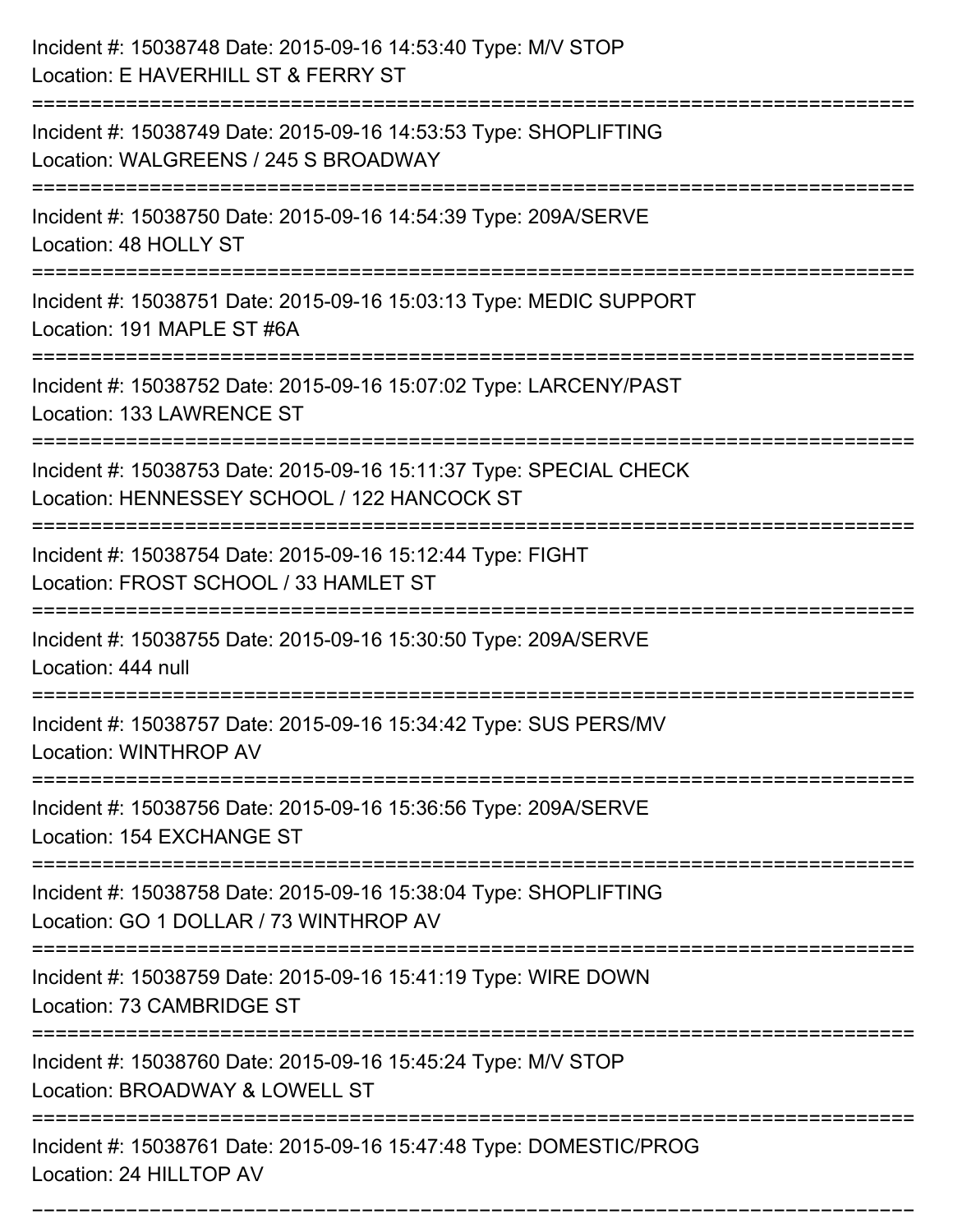| Incident #: 15038762 Date: 2015-09-16 15:51:23 Type: AUTO ACC/NO PI<br>Location: 73 WINTHROP AV                                |
|--------------------------------------------------------------------------------------------------------------------------------|
| Incident #: 15038763 Date: 2015-09-16 15:55:07 Type: MEDIC SUPPORT<br>Location: 26 KINGSTON ST FL 2                            |
| Incident #: 15038764 Date: 2015-09-16 16:03:57 Type: FIGHT<br>Location: 14 PROSPECT WY<br>____________________________________ |
| Incident #: 15038765 Date: 2015-09-16 16:04:29 Type: ALARM/BURG<br>Location: 3 EASTSIDE ST                                     |
| Incident #: 15038766 Date: 2015-09-16 16:19:14 Type: FORGERY PAST<br>Location: 67 MAPLE ST                                     |
| Incident #: 15038767 Date: 2015-09-16 16:25:44 Type: 209A/VIOLATION<br>Location: 14 ATKINSON ST #2                             |
| Incident #: 15038769 Date: 2015-09-16 16:39:36 Type: THREATS<br>Location: 15 UNION ST                                          |
| Incident #: 15038768 Date: 2015-09-16 16:41:12 Type: 209A/SERVE<br>Location: 444 HAMPSHIRE ST                                  |
| Incident #: 15038770 Date: 2015-09-16 16:45:48 Type: SUICIDE ATTEMPT<br>Location: 470 ANDOVER ST                               |
| Incident #: 15038771 Date: 2015-09-16 16:58:27 Type: DRUG VIO<br>Location: 47 MELVIN ST                                        |
| Incident #: 15038772 Date: 2015-09-16 17:17:36 Type: DRUG VIO<br><b>Location: MELVIN ST</b>                                    |
| Incident #: 15038773 Date: 2015-09-16 17:20:35 Type: SHOPLIFTING<br>Location: DEMOULAS MARKET / 700 ESSEX ST                   |
| Incident #: 15038774 Date: 2015-09-16 17:25:31 Type: LARCENY/PAST<br>Location: 550 BROADWAY #419 FL 4                          |
| Incident #: 15038775 Date: 2015-09-16 17:31:22 Type: ALARMS<br>Location: 1 GROCERY WY                                          |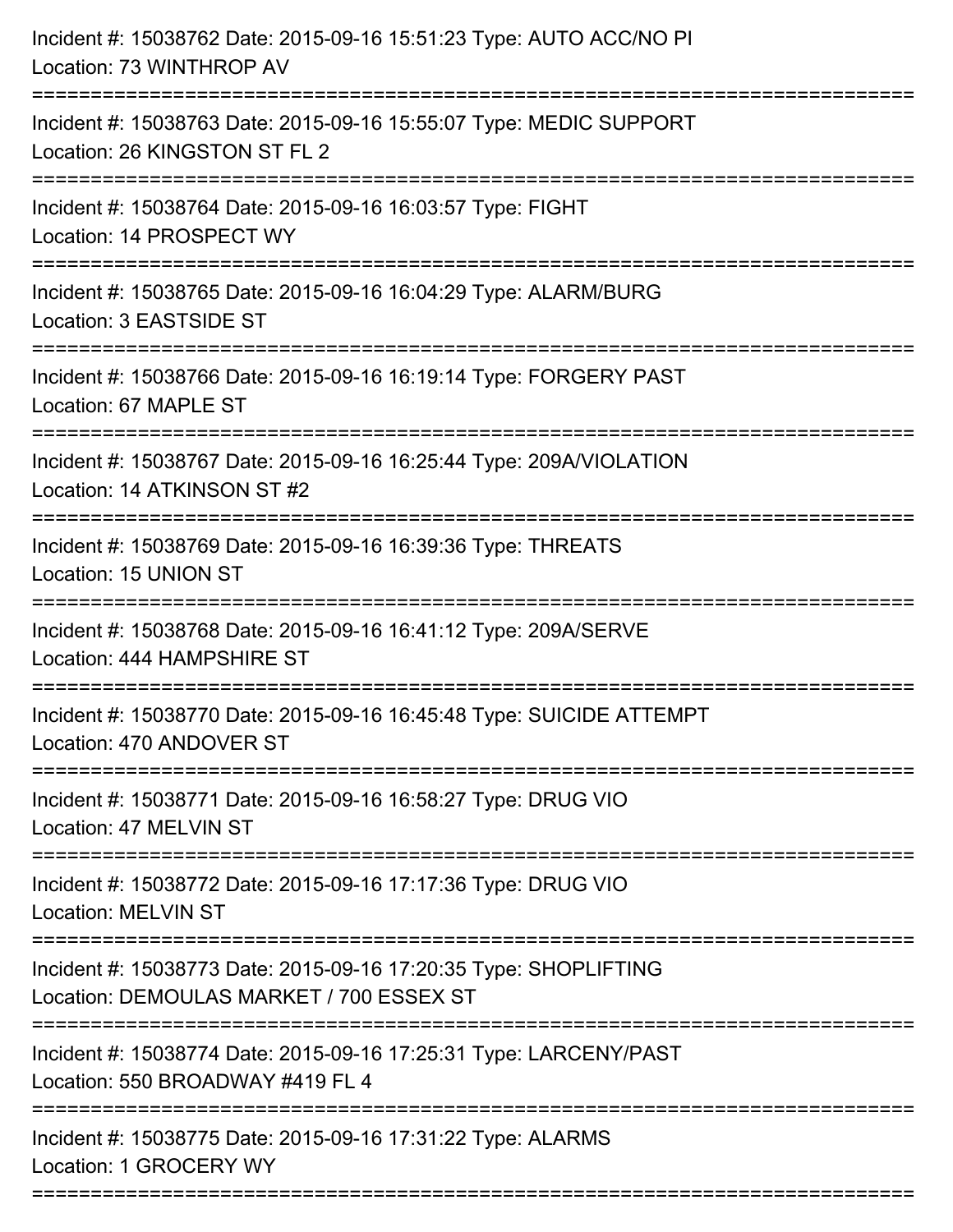Location: 5 LAFAYETTE AV

| Incident #: 15038777 Date: 2015-09-16 17:38:01 Type: 209A/SERVE<br>Location: 154 EXCHANGE ST #1             |
|-------------------------------------------------------------------------------------------------------------|
| Incident #: 15038778 Date: 2015-09-16 17:42:45 Type: GENERAL SERV<br>Location: 15B CAMDEN ST                |
| Incident #: 15038779 Date: 2015-09-16 17:49:44 Type: THREATS<br>Location: 125 JACKSON ST #2L                |
| Incident #: 15038780 Date: 2015-09-16 17:51:32 Type: WARRANT SERVE<br>Location: 1 DOYLE ST                  |
| Incident #: 15038782 Date: 2015-09-16 17:52:50 Type: 209A/SERVE<br>Location: 90 LOWELL ST                   |
| Incident #: 15038781 Date: 2015-09-16 17:54:38 Type: M/V STOP<br>Location: BROADWAY & HAVERHILL ST          |
| Incident #: 15038783 Date: 2015-09-16 18:00:04 Type: INVESTIGATION<br>Location: 90 LOWELL ST                |
| Incident #: 15038784 Date: 2015-09-16 18:02:49 Type: 209A/SERVE<br>Location: 31 WEDGEWOOD RD                |
| Incident #: 15038785 Date: 2015-09-16 18:29:55 Type: A&B PROG<br>Location: OLIVER SCHOOL / 183 HAVERHILL ST |
| Incident #: 15038786 Date: 2015-09-16 18:32:52 Type: MISSING PERS<br>Location: 175 LOWELL ST                |
| Incident #: 15038787 Date: 2015-09-16 18:38:46 Type: ALARMS<br>Location: 85 BAY STATE RD                    |
| Incident #: 15038788 Date: 2015-09-16 18:42:19 Type: DISTURBANCE<br>Location: 63 MYRTLE ST                  |
| Incident #: 15038789 Date: 2015-09-16 18:53:48 Type: LOST PROPERTY<br>Location: 73 WINTHROP AV              |
|                                                                                                             |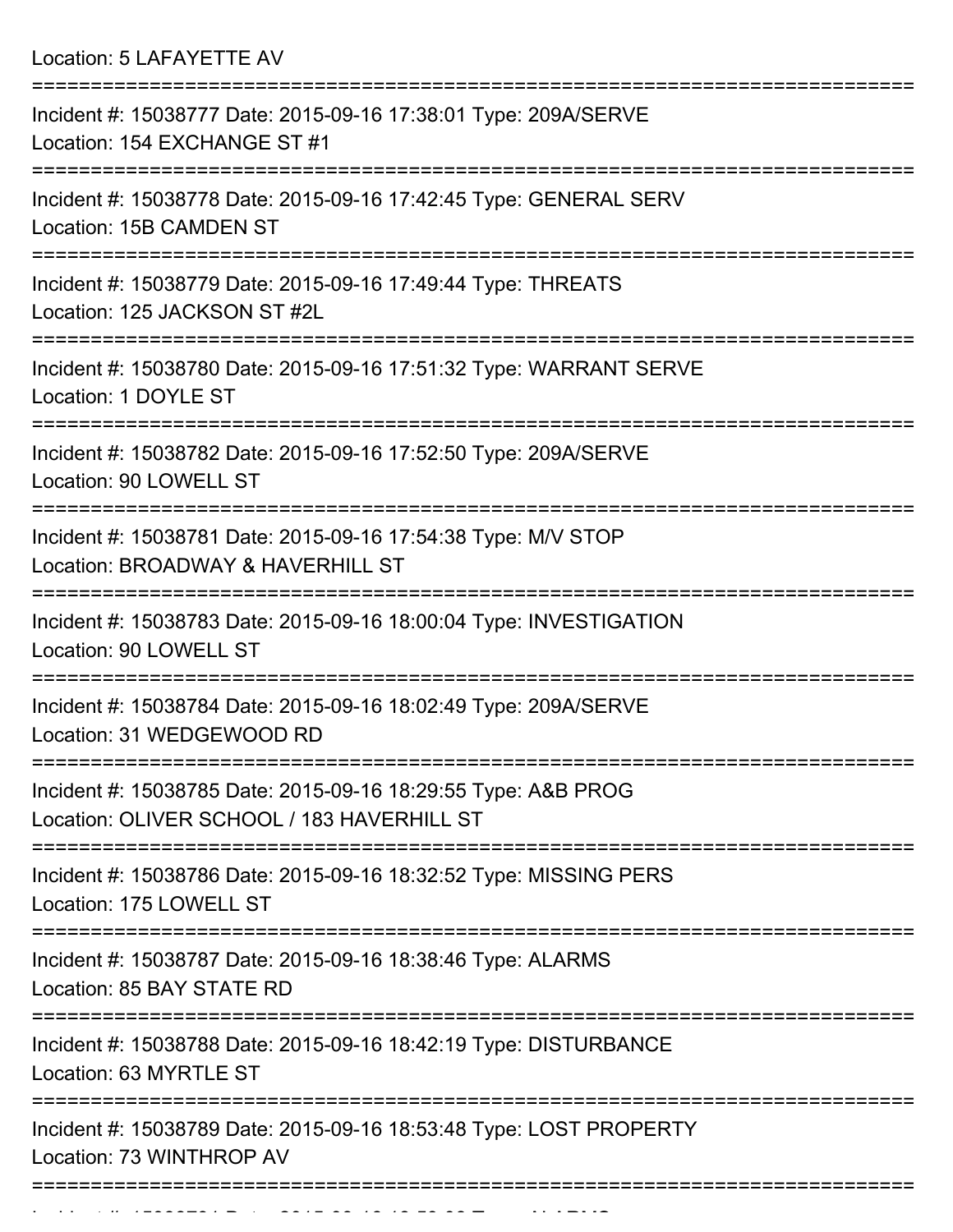Location: 84 EAST HAVERHILL ST =========================================================================== Incident #: 15038790 Date: 2015-09-16 19:00:14 Type: M/V STOP Location: 11 LAWRENCE ST =========================================================================== Incident #: 15038792 Date: 2015-09-16 19:02:23 Type: DISTURBANCE Location: BIG N' BEEFY / 415 BROADWAY =========================================================================== Incident #: 15038793 Date: 2015-09-16 19:14:12 Type: M/V STOP Location: BROADWAY & CEDAR ST =========================================================================== Incident #: 15038794 Date: 2015-09-16 19:18:09 Type: AUTO ACC/NO PI Location: DAISY ST & HOLLY ST =========================================================================== Incident #: 15038795 Date: 2015-09-16 19:18:35 Type: M/V STOP Location: HAMPSHIRE ST & HAVERHILL ST =========================================================================== Incident #: 15038796 Date: 2015-09-16 19:37:15 Type: ALARM/BURG Location: M-B DISTRIBUTOR, INCORPORATED / 1 GROCERY WY =========================================================================== Incident #: 15038802 Date: 2015-09-16 19:39:53 Type: LOUD NOISE Location: BAILEY ST & S UNION ST =========================================================================== Incident #: 15038797 Date: 2015-09-16 19:40:32 Type: SUS PERS/MV Location: 16 ORCHARD ST =========================================================================== Incident #: 15038798 Date: 2015-09-16 19:41:14 Type: KEEP PEACE Location: 30 ALDER ST FL 1 =========================================================================== Incident #: 15038799 Date: 2015-09-16 19:41:51 Type: GEN OFFENCES Location: 216 ANDOVER ST =========================================================================== Incident #: 15038800 Date: 2015-09-16 19:43:26 Type: LOUD NOISE Location: 25 ROBINSON CT =========================================================================== Incident #: 15038801 Date: 2015-09-16 19:43:31 Type: LOST PROPERTY Location: 30 ALDER ST FL 1 =========================================================================== Incident #: 15038803 Date: 2015-09-16 20:06:20 Type: M/V STOP Location: HAMPSHIRE ST & MARION AV =============================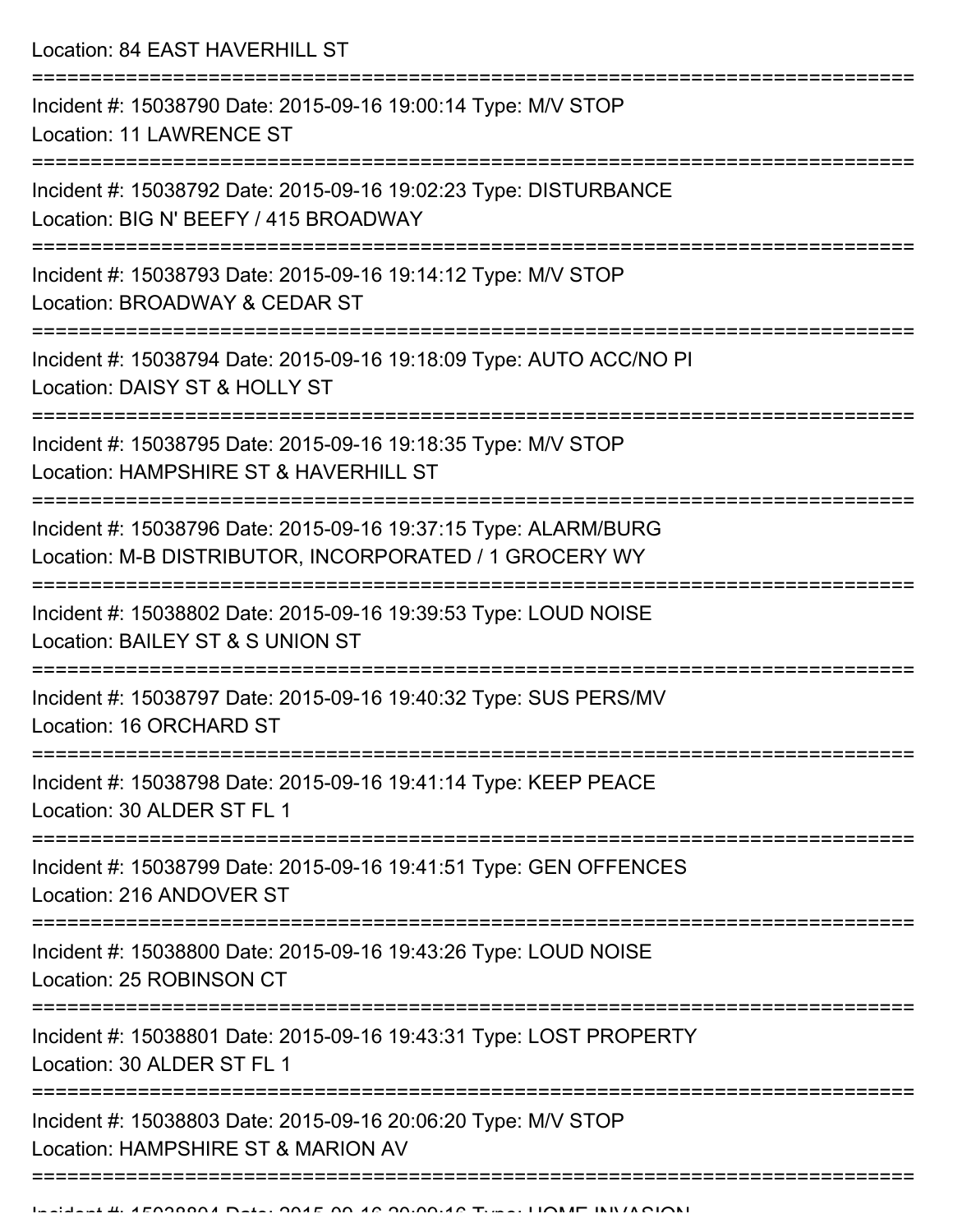Location: 79 MARGIN ST

| Incident #: 15038805 Date: 2015-09-16 20:22:39 Type: TOW OF M/V<br>Location: 260 E HAVERHILL ST                                    |
|------------------------------------------------------------------------------------------------------------------------------------|
| Incident #: 15038806 Date: 2015-09-16 20:29:55 Type: GENERAL SERV<br>Location: 260 JACKSON ST                                      |
| Incident #: 15038807 Date: 2015-09-16 20:31:10 Type: LARCENY/PAST<br>Location: 41 BROOK ST #3 FL 3                                 |
| Incident #: 15038808 Date: 2015-09-16 20:32:02 Type: DOMESTIC/PROG<br>Location: 15 CLINTON CT                                      |
| Incident #: 15038809 Date: 2015-09-16 20:41:35 Type: ALARM/BURG<br>Location: MERRIMACK VALLEY HABITAT FOR HUMANI / 100 PARKER ST   |
| Incident #: 15038810 Date: 2015-09-16 20:54:46 Type: INVESTIGATION<br>Location: 204 OSGOOD ST                                      |
| Incident #: 15038811 Date: 2015-09-16 21:27:46 Type: UNWANTEDGUEST<br>Location: 321 E HAVERHILL ST                                 |
| Incident #: 15038812 Date: 2015-09-16 21:43:07 Type: INVESTIGATION<br>Location: LAWRENCE GENERAL HOSPITAL / 1 GENERAL ST           |
| Incident #: 15038813 Date: 2015-09-16 21:45:21 Type: DISORDERLY<br>Location: 5 EUTAW ST                                            |
| Incident #: 15038814 Date: 2015-09-16 22:05:40 Type: UNWANTEDGUEST<br>Location: 50 ISLAND ST #303                                  |
| Incident #: 15038815 Date: 2015-09-16 22:10:55 Type: WOMAN DOWN<br>Location: BROADWAY & MANCHESTER ST                              |
| =====================<br>Incident #: 15038816 Date: 2015-09-16 22:15:41 Type: HIT & RUN M/V<br>Location: GREENFIELD ST & LORING ST |
| Incident #: 15038817 Date: 2015-09-16 22:16:01 Type: MEDIC SUPPORT<br>Location: EL CIBAO RESTAURANT / 157 LAWRENCE ST              |
|                                                                                                                                    |

Incident #: 15038818 Date: 2015-09-16 22:44:56 Type: AUTO ACC/UNK PI